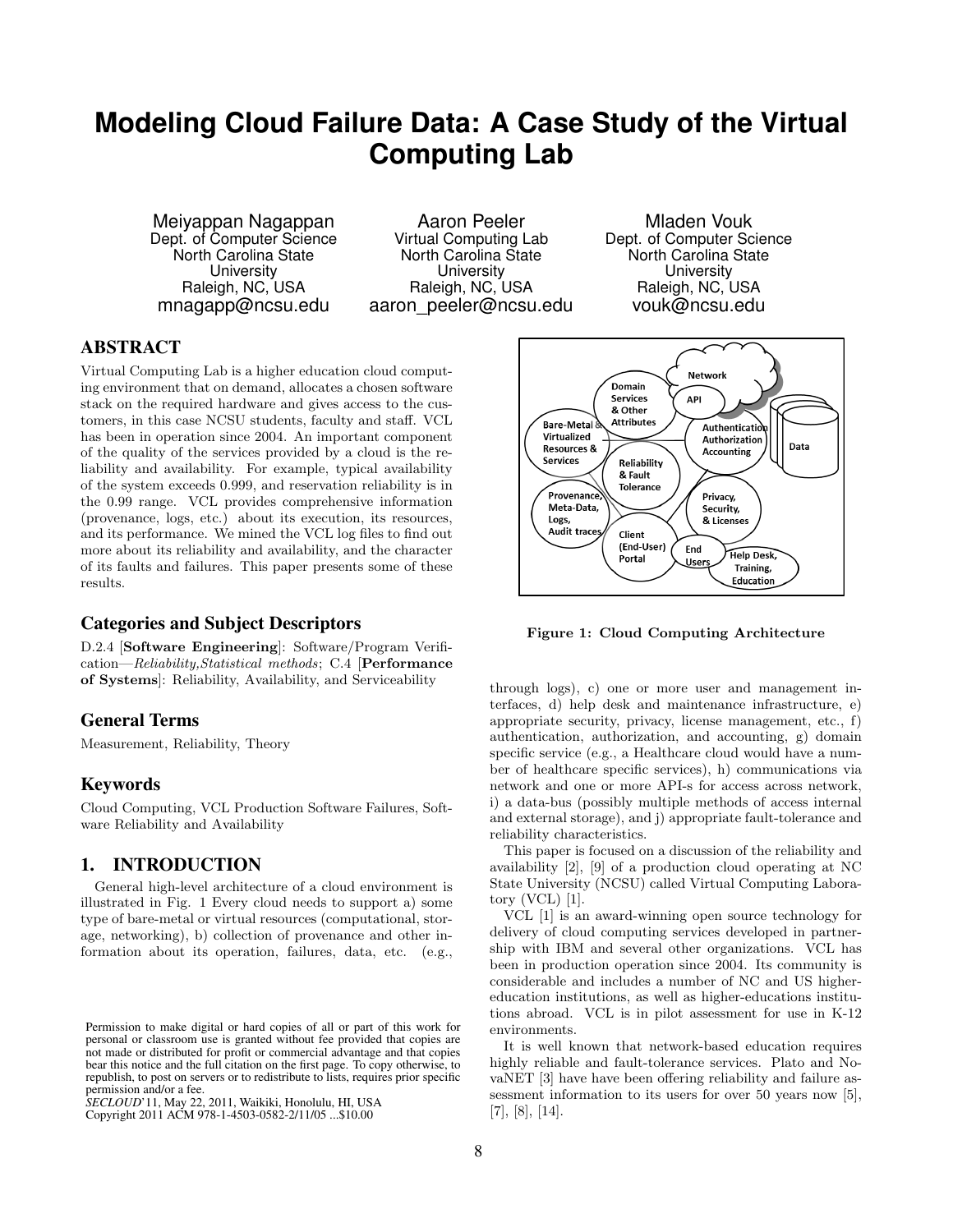Armbrust et.al. [4], Buyya et.al. [6], and Vouk [16], have expressed the need for reliability in the cloud. They note that appropriate reliability and fault-tolerance is very important for the success of cloud computing.

In VCL, users request one or more software stacks called 'images'. VCL loads the requested image(s) on to the assigned hardware and after appropriate authentication and authorization gives access to the user. This is called a 'reservation'. At NCSU, VCL delivers about 250,000 dedicated sole-use 'image' reservations per year along with another 10.5 million High-Performance Computing (HPC) CPU hours per year.

In this paper we discuss VCL reliability and failure categories. Using VCL logs, we determined the times when failures occurred as well as their character. There are a number of failure and fault categories and we discuss some of them. Pro-active monitoring the cloud system provenance, performance and security is at the heart of all corrective and prevention actions. A good understanding of the roots of the problems and of the reliability profile of a cloud computing environment allows us to both better react to issues and mitigate them, as well as preventively manage them, and avoid them [12]. Some of the related actions include a) allocation of extra human maintenance resources at times when issues are predicted to arise due to capacity overload, security situations, and similar, b)"borrowing" of resources from other clouds, c) load balancing, etc.

## 1.1 Organization of this Paper

In Section 2 we provide more information about VCL. We also describe the format of the VCL logs and logging processes that are relevant to the current discussion. In Section 3 we discuss the nature of VCL failures and faults, and relevant descriptive and predictive modeling. In Section 4 we present the related work, and in Section 5 we conclude and point to future directions of research.

#### 2. VIRTUAL COMPUTING LABORATORY

VCL "is an open source implementation of a secure production level on-demand utility computing and services oriented technology for wide-area access to solutions based on virtualized and bare-metal resources, including computational, storage and software resources" [1], [13], [17]. The infrastructure at NCSU has more than 2000 computers (most of them are IBM BladeCenter blades) and delivers diverse computing services to more than 40,000 users. There are close to 900 different software service stacks called 'images'. An image can range from a bare-machine hypervisor or operating system load, to virtual guest operating system loads, to any combination of the system and middlware and applications. Service can be individual and group based (e.g., for synchronized classroom or lab use), server-oriented, subclouds, and HPC. VCL also allows integration of external cloud services and hybrid cloud services. At NCSU VCL is operated as a private cloud, and all transactions and communications are logged. This includes networking, reservations and usage, security, resource provenance and performance logs, and other relevant information. Service reservations can be one-time or recurring, stateless or stateful, and they can be requested on-demand, or for some future time.

Fig. 2 illustrates VCL architecture. This architecture maps fully onto Fig. 1 general cloud components, i.e., VCL provides all required cloud elements. The users initially go



Figure 2: VCL Architecture

through a web portal to authenticate. Once authorized, VCL presents them with the choice of all the pre-built images available for them to reserve. The images available to choose from depend on the user privileges and category. The user then chooses one of the images, a cluster of images, or another mode of operation (e.g., stateful or stateless operation, creation of new service images using base-line images, etc.). They also request the time frame for which they want to use the resources. Their request is recorded in the database. Then a VCL checks on the availability of the resources and images, and hands the request over to one of its distributed resource management nodes (MN). Selected MN then loads the images (virtual or bare-metal) onto identified real or virtual hardware, and allows the user personalized access. Typically Linux based images are given direct access via ssh, or via the application service they are running, while Windows based desktops are are accessed using RDP protocol. Windows servers are accessed using appropriate application interface. Time-out, IP-locking, VLAN-ing and one-time and NCSU corporate passwords are used to secure the resources and services. VCL also has a protected private back-channel to all of its physical and virtual resources to load them, manage them and secure them. VCL can be used to seamlessly access resource on other VCL clouds, and commercial cloud services such as Amazon EC2, IBM Blue Cloud, and soon Azure.

## 2.1 VCL Management Node Log Format

VCL logs information at many levels. Centrally, its database has global information about all transactions (and failures) since the day VCL went into production (2004). However, each management node keeps extensive additional logs that allow optimization, debugging, forensics, management and recovery operations. Furthermore, each VCL image can be instrumented using open-source or proprietary resource monitoring agents.

In this paper we will focus on two sources - the relevant information from the global repository, and a sample of MNbased logs to illustrate the dynamics of the detailed processes and failures. Fig.3 illustrates the content of a record in the VCL daemon (or MN) log. It has a time stamp field, a unique identifier field, the caller information field, and information about the VCLd code that is emitting the message. The unique identifier is in turn comprised of three parts, namely the process ID, the (request ID,reservation ID) pair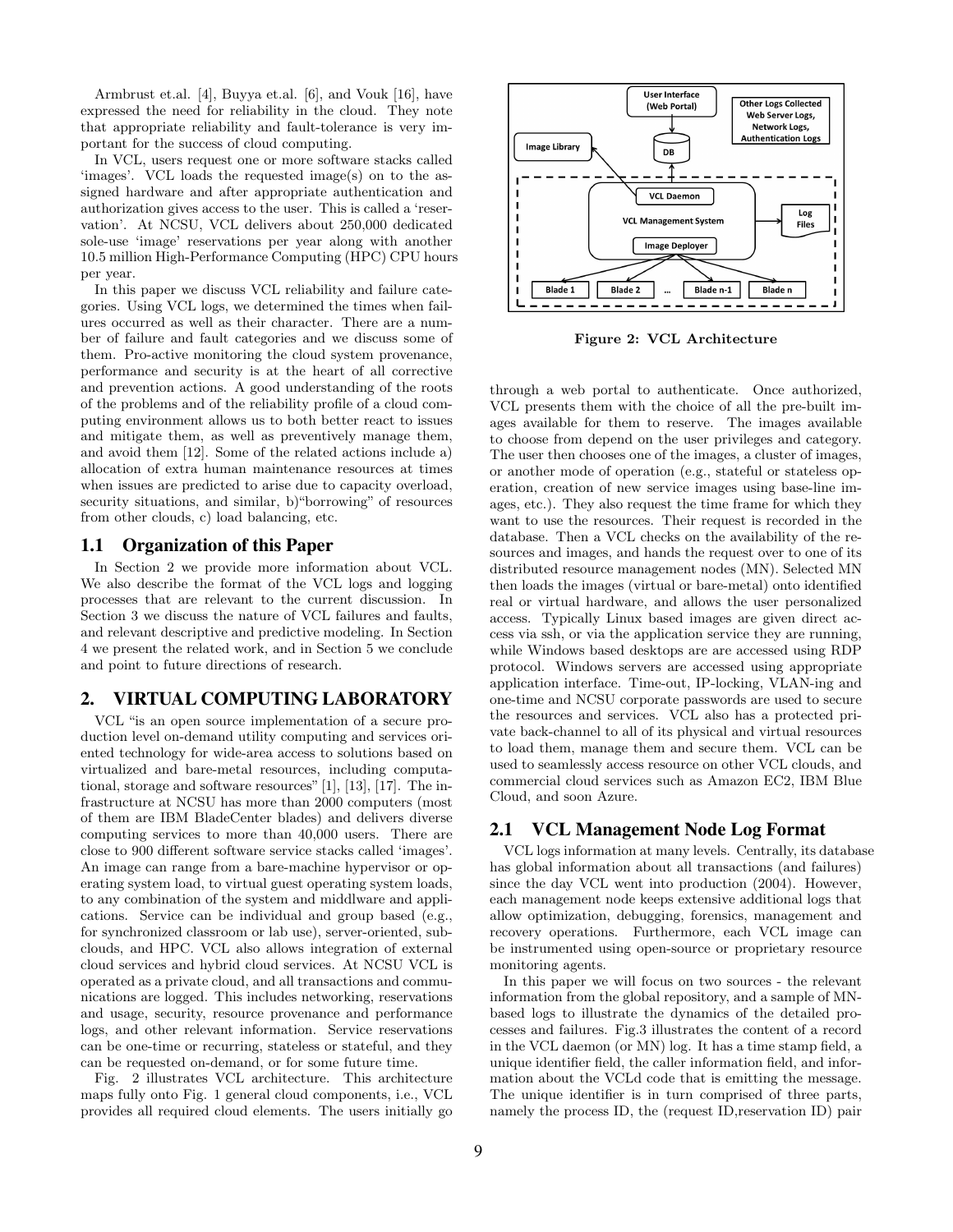

Figure 3: Partial Structure of VCLd (or MN) Log Record

and the state of the VCL system. We can determine which reservation a particular log line belongs to by extracting this detail.

MN log files are collected locally, in the same machine on which the VCLd daemon is executing, and so there is not much delay in collecting the information. Nevertheless, the time stamp is not the time at which the message is logged, but rather the time at which the logging method was called, i.e., when the particular event happened in the system. The MN clocks are synchronized to the NCSU campus time servers. The process ID is the thread ID that is currently handling this particular reservation. The (request ID, Reservation ID) pair is generated from the database at the time of image request and time of image reservation. They are two separate IDs since not all requests will result in a reservation. This can happen due to a failure after a request has been made but the reservation did not complete. The state of the system indicates which specific action of the reservation process the system is currently in. Using the combination of these three fields we can uniquely identify a particular action of a specific reservation. We need to identify each action in a reservation uniquely because each action can either complete execution successfully, or result in a failure. It is these failures that we are interested in. For each failure that may eventually become visible to the end-user (e.g., a failed reservation), there may be multiple action failures in the MN log.

The next field is the caller information field. This records which line of which file in the code makes the call to the logging method. This is used to identify which event has just executed. The last field in Fig.3, namely, the string field contains the actual log message. This is the field we inspect to determine if the action is a failure or not. The string contains the word 'CRITICAL' or 'WARNING' when a critical or warning type failure occurs.

Each of these fields are separated by the '|' (pipe) symbol. We read the log file line by line. Then we split each line into tokens based on the separator symbol. Once we have the tokens we examine the token for the string field to see if it has the case sensitive words 'CRITICAL' or 'WARNING'. If it does then we grab hold of the tokens for the timestamp and the unique identifier fields for that event. We write the time stamp to either the file with critical failures or the file with warning failures. Then we use the unique identifier and iterate through the log file till we reach the next action of the reservation. We do this because some times a specific action might have multiple warning or critical messages. This is due to the cascading effect of the failures.These warning and critical messages are often separated by mere seconds. Collecting them as separate failures would be incorrect as they are all of the same failing action of a reservation. Note that we consider failures that happen in different actions



Figure 4: Dashboard for VCL Transactions

of the same reservation to be separate failures because it signifies that the reservation failed in multiple steps.

Note also that in the ideal implementation of this research, the analysis and prediction of failures would be done in real time. This paper however is an exploratory study, and here we extract and analyze failures from the log files after the fact.

#### 2.2 VCL Database Logs

This set of logs provides global information about all VCL transactions at a particular installation. In the case of NCSU VCL, this encompasses 3 data centers, and users from NCSU and about 50 other NC institutions. While the internal MN logs are not open to public. A lot of useful information that can be gleaned from central transaction repository is presented to the VCL managers either through the Dashboard (Fig. 4) or to general public through the VCL Statistics interface tabs.

Dashboard provides, for example, information about the number of active reservations, on-line computers, and failed computers, top 5 images used, top recent computer failures, and top recent image failures. This allows quick and efficient insight into VCL operation, but it also facilitates mitigation and management activities.

It also points to a richness of faults and failure categories that exist in a cloud environment. Most of them are related to infrastructure issues, capacity issues, changes in operational profile (frequency of usage), and erroneous image to resource mappings. However, some are related to image building functions, and some (rare but present) to actual bugs in VCL codes.

Statistics display page allows a comprehensive insight into VCL operational profile over its life, into its reliability (and which images fail most often - usually capacity and image to hardware mapping related, but sometimes related to experiments with images themselves), and to failures that range from unavailability of resources (e.g., hardware unavailable, license unavailable, image off-line, etc.), to potential perception failures that have to do with speed of service (e.g., how long does it take to load an image), to actual failures on part of users to accept a reservation, and failures to prepare a computer for the end-user. Since VCL has built in fail-over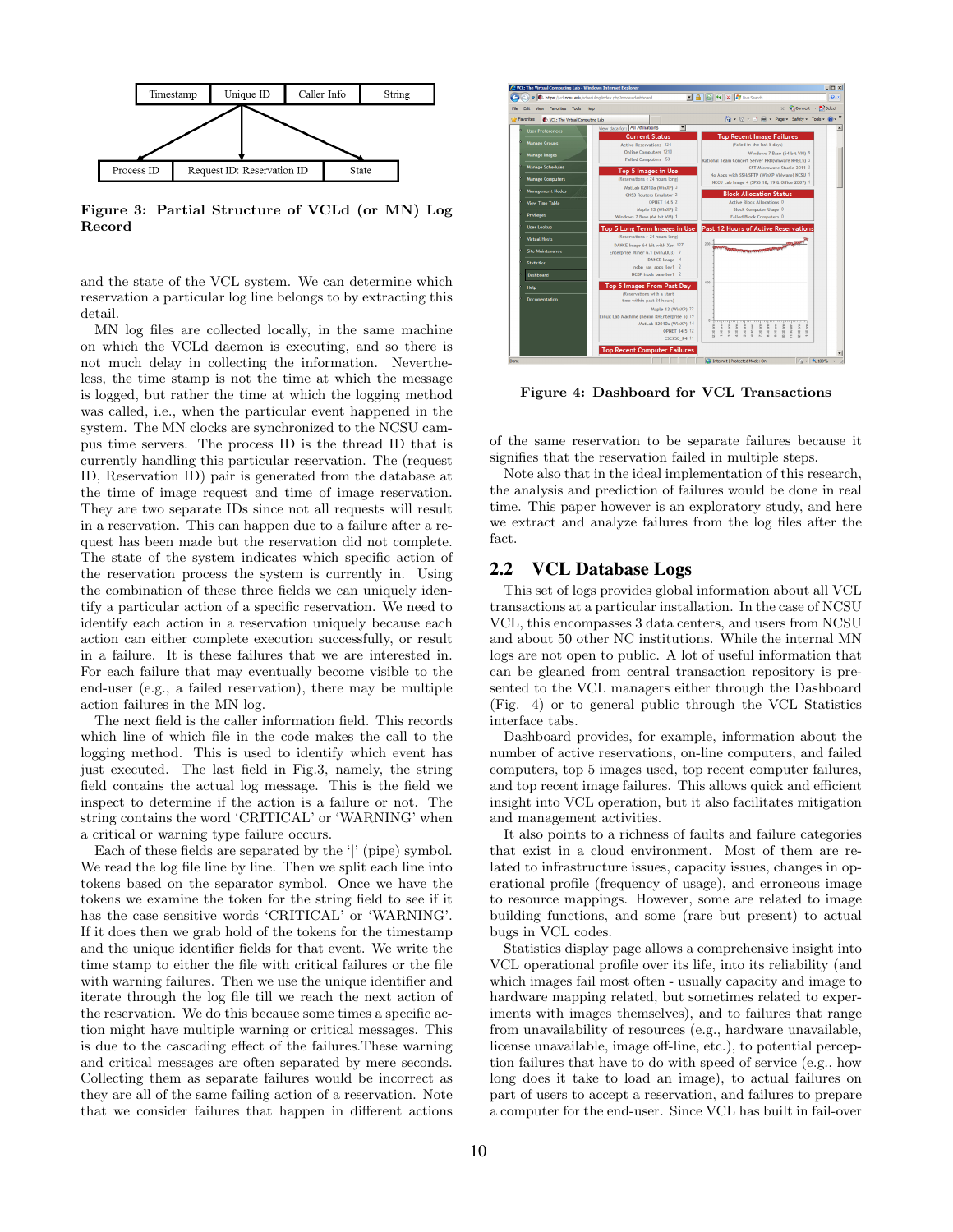

Figure 5: VCL Concurrent Reservations from September 2004 to February 2009

mechanisms, not all recorded failures end-up being seen by the end-user.

For example, one can learn that in between March 7, 2010 and March 7, 2011 there were close to 200,000 image reservation requests that consumed close to 490,000 computerhours, that all but 7,247 of the reservations where for immediate use ("now") rather than being scheduled for later, and that end-user failed to receive requested resources (unavailable) in only about 0.55% of the cases, indicates an estimated reservation reliability of about 0.9945. In the same period of time there were no system-wide failures (i.e., at any time there always were some VCL resources available), however individual users may have experienced network or access related outages of a few minutes. A conservative estimate of the system availability is in excess of 0.999-s.

# 3. DISCUSSION OF USAGE AND FAILURES

# 3.1 Operational Profile

The key concept in any analysis of real-time dynamic large scale system, such as clouds, is its operational profile - the frequency of execution of its internal and external functions, services and operations, along with risks associated with the failure of any of those items [10].

VCL's operational profile is very complex. For example, its externally visible usage profile, on the general (non-HPC) side, is that of the number of reservations per day, and the number of concurrent reservations per day (refer Fig. 5). The latter is very important. If the concurrent capacity of the installation is below peak concurrent usage, users will experience failures in the form of unavailable resource messages. Today this concurrency threshold is as much as 700 to 800 real of virtual machines. Daily VCL usage is about 2 to 3 times that number.

When considering its primary service function (again on the non-HPC side), i.e. delivery of selected images, we see that, unsurprisingly, the "most popular" images are those that are used in large classes across campus, such as Maple, Matlab and MS Office. Table 1 illustrates some of the profile information for four most frequently used images in the last year. For example, long load times (usually due to the fact that the image has to be loaded from scratch onto a resource)



Figure 6: Number of Unique Users/Day

can be perceived as failures by users even if the reservations eventually succeed. On the average, our scheduling and preloading algorithms are about 80% effective in delivery very short reservation times. We are working on improving that through more intelligent pre-scheduling, virtualization and LUN-based booting.

To gain a more intimate insight into failures we take a peek "under the hood" of a management node. We do that by discussing data for 9 recent weeks from one of the MNs in one of our data centers. Fig. 6 illustrates the number of unique users of VCL (overall) on each day within our analysis time window. Fig. 7 illustrates the overall number of reservations requested over the same time period. We can see daily and weekly variation in usage. A peak during the middle of a week and tails during the weekends. Results are not unexpected and the graphs reflect well the start of the semester, holidays, etc. Fig. 8 on the other hand shows failure related messages recorded on one of the MN (only a fraction of the users were directed to that MN at any time, perhaps 10 to 20%). We see similar, but less regular peaks, multiple messages per failure, and some clustering consistent with increased overall usage and either hardware outages or a proportional increase in failures due to capacity limitations.

Table 2 summarizes some basic information about the MN log files we analyzed for the period 01/02/2011 to 03/06/2011. Each log file is between 600 and 1500 MB in size, and there are between 5.5 million 12 million events per log file. Each log line (or record) is an event that has been logged in the file by the VCL system when a pre-determined set of instructions were successfully executed. The string field in the log line contains the values for the variable parameters of that event. When an action doesn't complete in its entirety, then a failure has happened. This is indicated in the string field of the log line by the words 'CRITICAL' or 'WARNING' depending on which type of failure has occurred.

#### 3.2 Modeling Failures

In general, if system usage is available (e.g., inservice time, number of users), and failure categories and times when they occur is available, then reliability and availability analysis of cloud-based environments should be fairly straightforward and comparable to that of other large scale systems (e.g.,  $[7], [8], [9]$ 

The specific failures of VCL that we investigates here are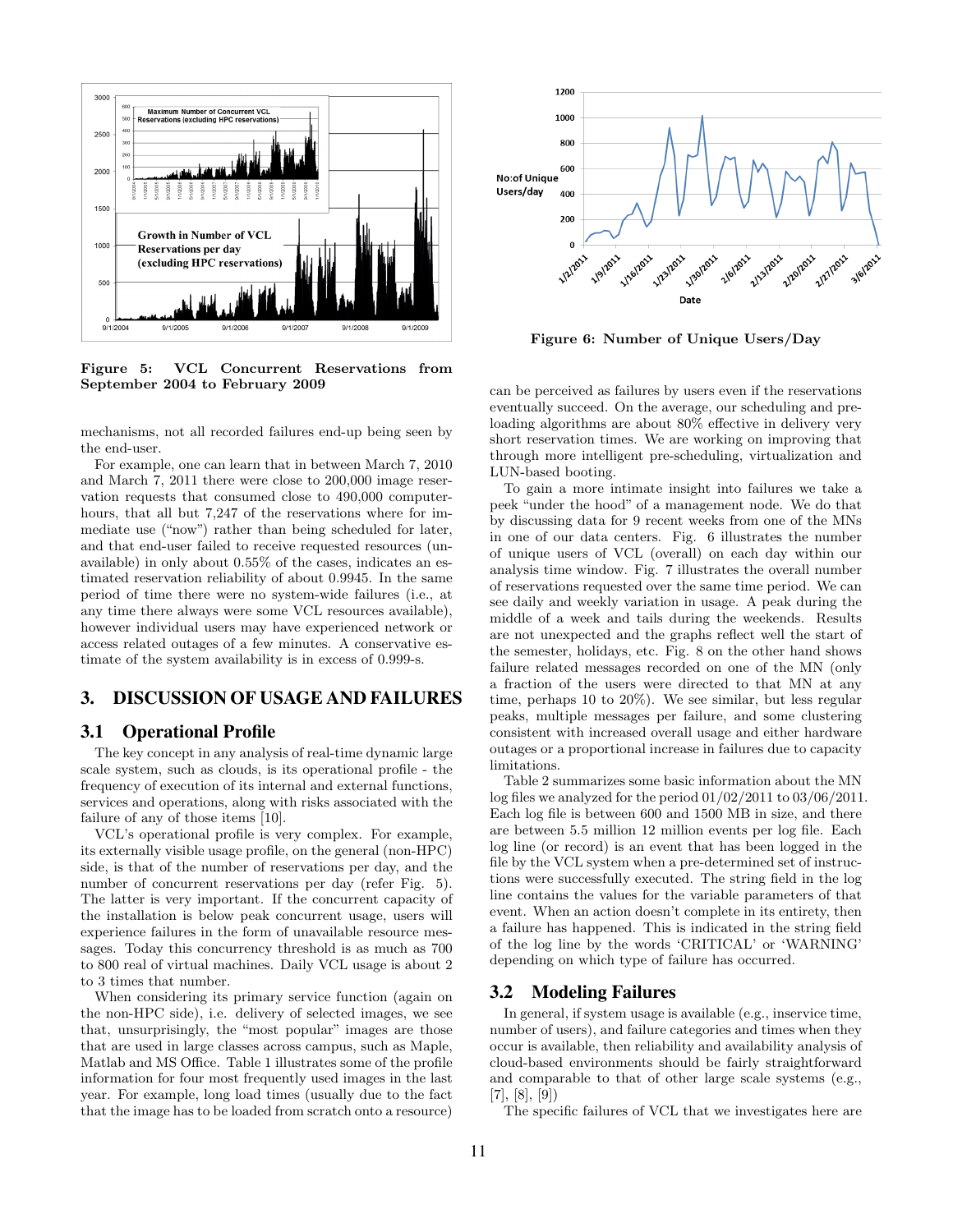| Lable 1, 10p + mage reservation beamstres |              |              |            |               |            |              |  |  |  |  |  |
|-------------------------------------------|--------------|--------------|------------|---------------|------------|--------------|--|--|--|--|--|
| Name                                      | Reservations | Unique Users | Hours Used | min<br>${<}2$ | $>= 2$ min | Failures     |  |  |  |  |  |
|                                           |              |              |            | load time     | load time  |              |  |  |  |  |  |
| Maple $13 \ (WinXP)$                      | 34206        | 3668         | 45079      | 27061         | 7123       | $141(0.4\%)$ |  |  |  |  |  |
| Linux Lab Machine                         | 10375        | 1120         | 22085      | 10305         | 17         | $26(0.3\%)$  |  |  |  |  |  |
| XINU (CSC501)                             | 9093         | 148          | 19470      | 6832          | 2256       | $22(0.2\%)$  |  |  |  |  |  |
| E115 Office 2007                          | 7281         | 959          | 11916      | 6627          | 653        | $21(0.3\%)$  |  |  |  |  |  |

Table 1: Top 4 image Reservation Statistics

| Name                   | Size(in MB) | No:of Events | Start Date | End Date   | No:of    | No:of    |
|------------------------|-------------|--------------|------------|------------|----------|----------|
|                        |             |              |            |            | Critical | Warning  |
|                        |             |              |            |            | Failures | Failures |
| $v$ cld. $log.9$       | 647.91      | 5,486,629    | 2011-01-02 | 2011-01-09 | 8        | 133      |
| $\text{vcd.}$ log. $8$ | 718.66      | 5,959,644    | 2011-01-09 | 2011-01-16 | 24       | 120      |
| $v$ cld. $log.7$       | 972.47      | 8,076,463    | 2011-01-16 | 2011-01-23 | 68       | 207      |
| vcld.log.6             | 1,014.60    | 8,436,814    | 2011-01-23 | 2011-01-30 | 126      | 312      |
| $\text{vcd.}$ log.5    | 1,068.38    | 8,861,841    | 2011-01-30 | 2011-02-06 | 72       | 273      |
| $\text{vclid.log.4}$   | 1.180.91    | 9,743,086    | 2011-02-06 | 2011-02-13 | 25       | 160      |
| $\text{vcd.}$ log. $3$ | 1.167.18    | 9,638,969    | 2011-02-13 | 2011-02-20 | 46       | 170      |
| $\text{vcd.}$ log. $2$ | 1.217.29    | 10,170,808   | 2011-02-20 | 2011-02-27 | 89       | 304      |
| vcld.log.1             | 1.429.26    | 11,897,832   | 2011-02-27 | 2011-03-06 | 93       | 486      |

Table 2: Data on the log files of the case study



Figure 7: Number of Reservations/Day

those that occur when a user requests an image and the VCL system either fails to reserve the image, or takes more time than expected to make the reservation. When the user fails to get access to the requested image, it could be that the VCL system could not load the image on the chosen hardware, or it could not give the required access to a reserved image, etc.. These types of failures would be classified as 'Critical' failures. In other situations, the VCL system might make more than one attempt to load the image. This would be a 'Warning' type failure. Another example of this type of failure would be when the VCL system does not recognize a user, or information about a user, since it does not have the required data in its database. With reference to Fig. 8, we see more CRITICAL failures in the first two weeks  $(01/02/2011$  to  $01/16/2011)$  due to this. This can be also seen in the cumulative graph shown in Fig. 9.

Figs. 10 and 11 show similar graphs for 'Warning' failures. We see that the trends of 'Warning' failures closely match the trends of the 'Critical' failures.

These graphs indicate that fitting models to that data may be best driven by the past usage profiles. The more usage the more failures. Also start of a semester, or days just after a longer holiday, and days when large homeworks are due, will probably result in anomalies. The implication there is that once VCL is installed, the process failure rate is relatively constant and the total number of failures experienced during a day is typically commensurate with that installation's demand for certain type of images and concurrent usage of the resources. Special situations will exist. For example there can be instances when the number of reservations can be very high compared to the number of users. This is evident from the data on 02/07/2011, when the number of reservations requests is close to 1560 whereas the number of unique users are only 668. This means that some users were reserving more images than the usual. This could be due to a block (lab) reservation of many instances of an image. Another thing we observed is that the VCL software faults accounted for about 20% of the failures, while the remainder was for most part attributable to infrastructure related issues and resource exhaustions.

## 4. RELATED WORK

Buyya et.al. [6] discuss market oriented cloud computing. They believe that reliability in the cloud can be provided by a Service Level Agreement (SLA) oriented resource allocation. Each customer will require a different level of Quality of Service (QoS). Based on their needs, the cloud computing services provider can negotiate different SLAs. They note that cloud service providers must use market-oriented resource management to regulate the supply of demand of the cloud resources. They also must promote QoS based resource allocation mechanisms that uses the utility of consumers and providers for differentiating service requests.

This approach actually makes a lot of sense in the VCL context. Since most of the issues are resource driven, and in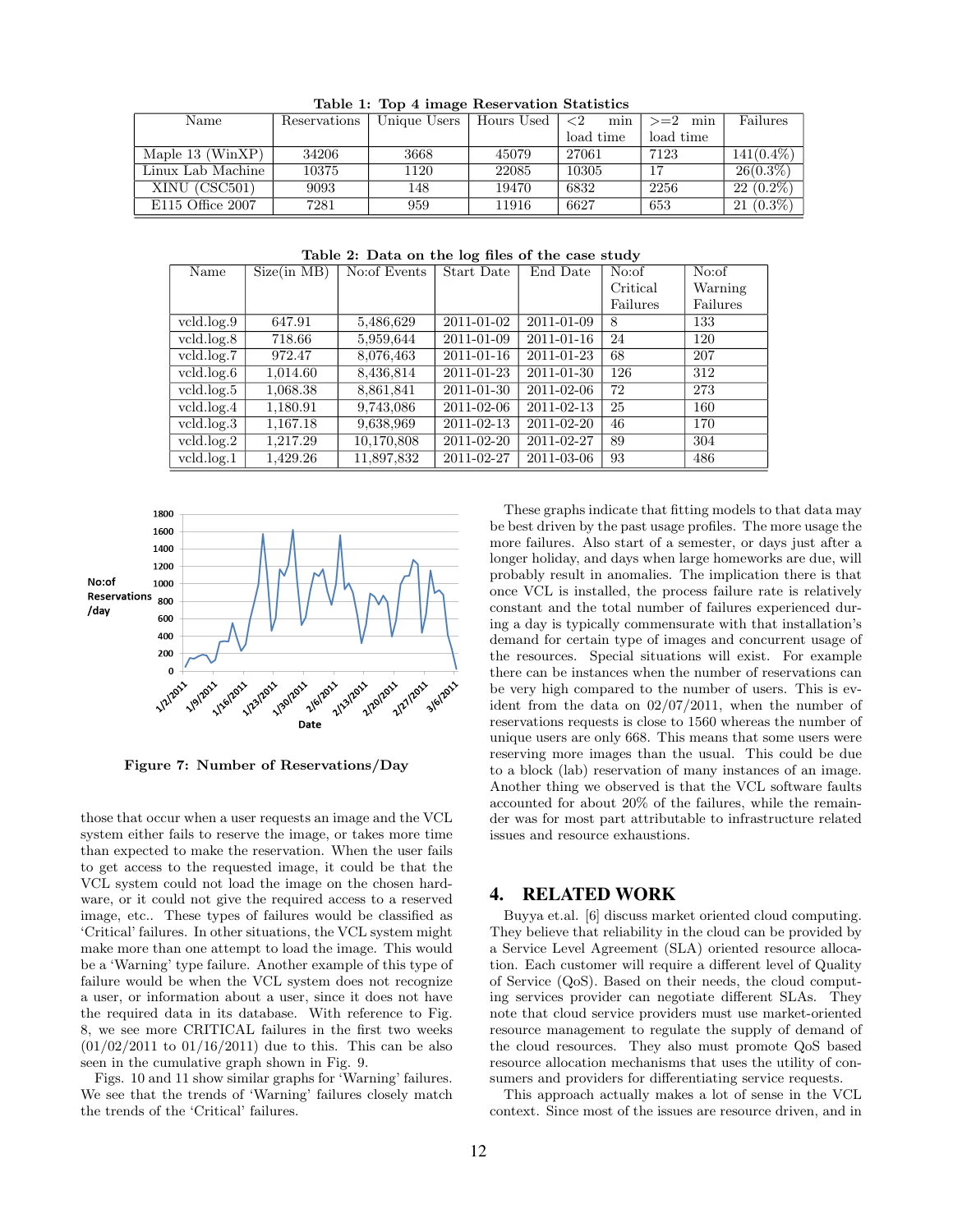

Figure 8: Critical Failures per Day for 9 weeks



Figure 9: Cumulative Critical Failures for 9 weeks



Figure 10: Warning Failures per Day for 9 weeks



Figure 11: Cumulative Warning Failures for 9 weeks

reality VCL self-heals through very large redundancy of its resources, one can achieve a range of QoS and SLA goals.

Vouk [16] points out that cloud computing can improve reliability when compared to dedicated company specific self managed data centers. He points out that an important component of the reliability equation is handling of security faults and failures. Security faults and failures are a subset of the general set of system software and configuration faults, and VCL has an excellent record in that domain.

Armbrust et.al. [4] lists '10 obstacles and opportunities for cloud computing'. They believe that the rank 1 obstacle is reliability. They believe that cloud customers could face 'A single point of failure' if the particular cloud infrastructure is managed by a single company. They recommend that high availability customers use multiple cloud vendors to distribute the risk and provide fail over.

In the context of VCL, software reliability engineering literature [9] is probably less important than the hardware and resource exhaustion management literature [15], and software-based fault-tolerance literature (e.g., McAllister and Vouk [9] and references therein).

# 5. CONCLUSIONS AND FUTURE WORK

VCL is a flexible production cloud computing environment. Examination of its failures, faults and operational profile leads us to conclude that in this specific cloud computing environment, system software failures play a relatively small role. Most of the failures appear to be related to computational resource exhaustion, license exhaustion, and hardware failures. In a smaller number of instances mapping of images to appropriate hardware is the cause,i.e. accuracy of the mapping tables and site configuration management. Thus, in this context, classical software reliability engineering growth models do not appear to apply , or apply at 20% or so level. Instead, usage-profile-driven failure modeling (assuming relatively small and relatively constant process failure rate - in the range of  $0.1\%$  to  $0.5\%$ ) may be an appropriate approach. This is more akin to the rare-event analysis discussed by Jones and Vouk in [9]. A bath-tub model may also apply in periods where major re-configuration of the system has occurred (in the case of VCL this is over longer holidays when we logically move our resources from general to HPC pool, and in the process reload all affected computers. While we have tried to use descriptive statistical models to describe cumulative failure rates in the context of adap